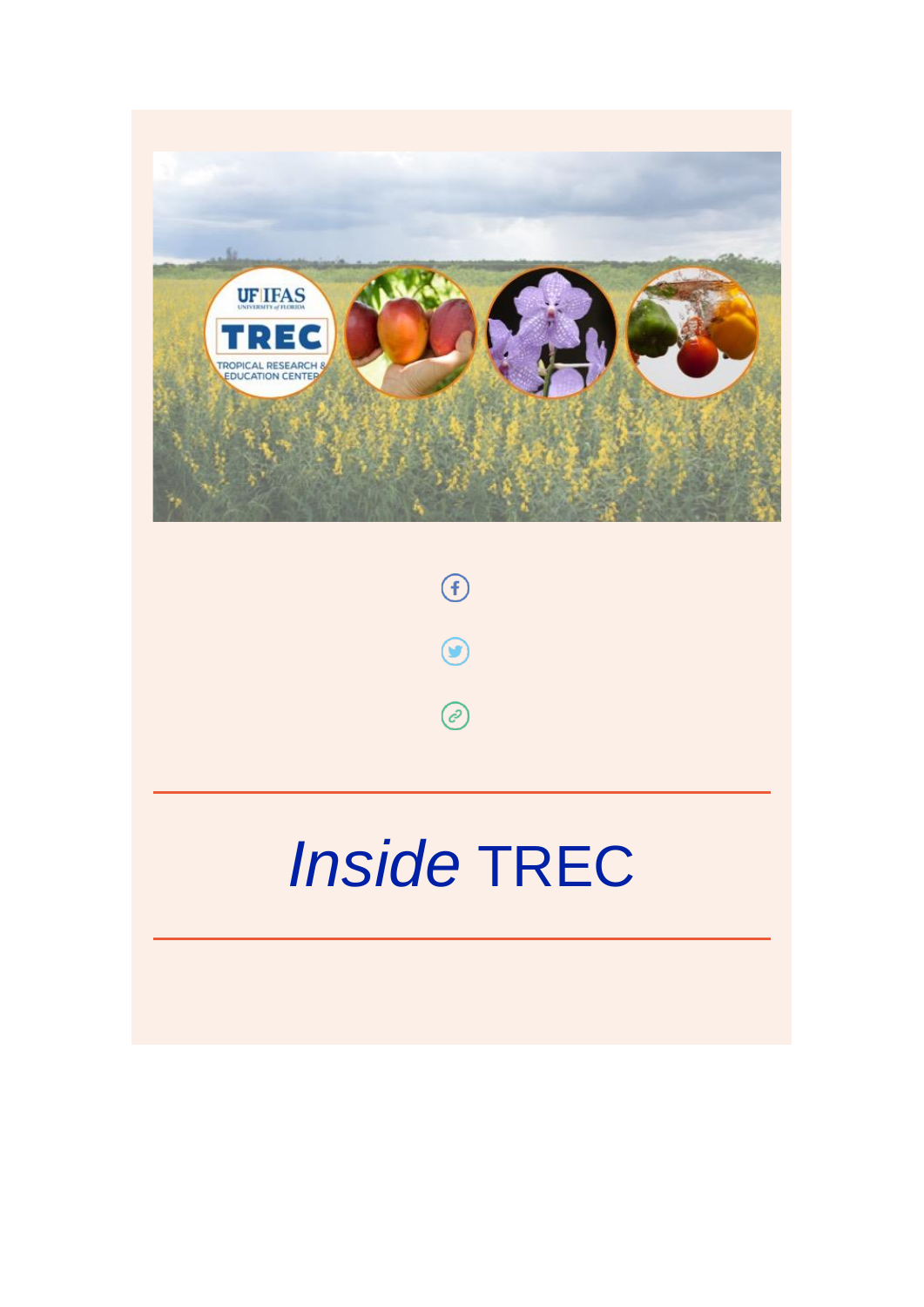

#### From our Director:

I am pleased to launch *Inside* TREC, our new quarterly enewsletter. The main purpose of this e-newsletter is to provide a valuable source of information and insights into what we have been researching, thinking, teaching, and doing to improve the sustainability of our agricultural industries, preserve our environment, and better manage our natural resources. It represents yet another way we are strengthening our efforts to become engaged with our

communities and increase the impact of our programs. In addition, the enewsletter provides us the opportunity to share information about upcoming events; important news; and the accomplishments of our faculty, students, and staff.

In developing this e-newsletter, one of the goals was to make navigating and reading the information easier and more enjoyable. As such, we are providing lots of headlines and short summaries while providing you, the reader, with the ability to link to more in-depth articles. I trust that *Inside* TREC will become a welcome addition to your inbox.

## Latest Publications from our Faculty:

Peer-reviewed publications:

- **Bassil E**, Zhang S, Gong H, Tajima H, Blumwald E (2019) Cation Specificity of Vacuolar NHX-Type Cation/H+ Antiporters. Plant Physiology 179: [616-629.](tel:616-629) [Link](https://urldefense.proofpoint.com/v2/url?u=http-3A__www.plantphysiol.org_content_179_2_616&d=DwMFaQ&c=sJ6xIWYx-zLMB3EPkvcnVg&r=Q74cU8AdCBxFqyeVb-WjVw&m=4PPVZyoEgkigH-k4Nxe-JyzcJwd5o2Ov9JeEKzOy3DU&s=YV6oemyx1f5nOrN9WUcSpGEMrun0Y0cg4JSDy5uGkm8&e=)
- Ying H, Resende MRF, Bombarely A, Brym M, **Bassil E** and **Chambers A** (2019). Genomics-based diversity analysis of Vanilla species using a Vanilla planifolia draft genome and Genotyping-By-Sequencing. Scientific Reports. [Link](https://urldefense.proofpoint.com/v2/url?u=https-3A__www.nature.com_articles_s41598-2D019-2D40144-2D1&d=DwMFaQ&c=sJ6xIWYx-zLMB3EPkvcnVg&r=Q74cU8AdCBxFqyeVb-WjVw&m=4PPVZyoEgkigH-k4Nxe-JyzcJwd5o2Ov9JeEKzOy3DU&s=qRrBVBNks93DhKrKhLlFbOwzGsm3BUQLj3ySrh1h_fs&e=)
- Shin, S., **Y. Her**, J. Song, and M. Kang, (2019). Integrated sediment transport process modeling by coupling Soil and Water Assessment Tool and Environmental Fluid Dynamics Code: A case study of an agricultural reservoir, Environmental Modeling, and Software, 116, 26-39. [Link](https://urldefense.proofpoint.com/v2/url?u=https-3A__www.sciencedirect.com_science_article_pii_S1364815218309708-3Fvia-253Dihub&d=DwMFaQ&c=sJ6xIWYx-zLMB3EPkvcnVg&r=Q74cU8AdCBxFqyeVb-WjVw&m=4PPVZyoEgkigH-k4Nxe-JyzcJwd5o2Ov9JeEKzOy3DU&s=EoxLdssr94pdQmhwtRVch99wgYvlOcHvMQlpH_dqrls&e=)
- Choi, D.(g), H. Park(g), Y. J. Kim(g), J. Jung(g), W. Choi, **Y. Her**, and K. Yoon, (2019). Curve numbers for rice paddies with different water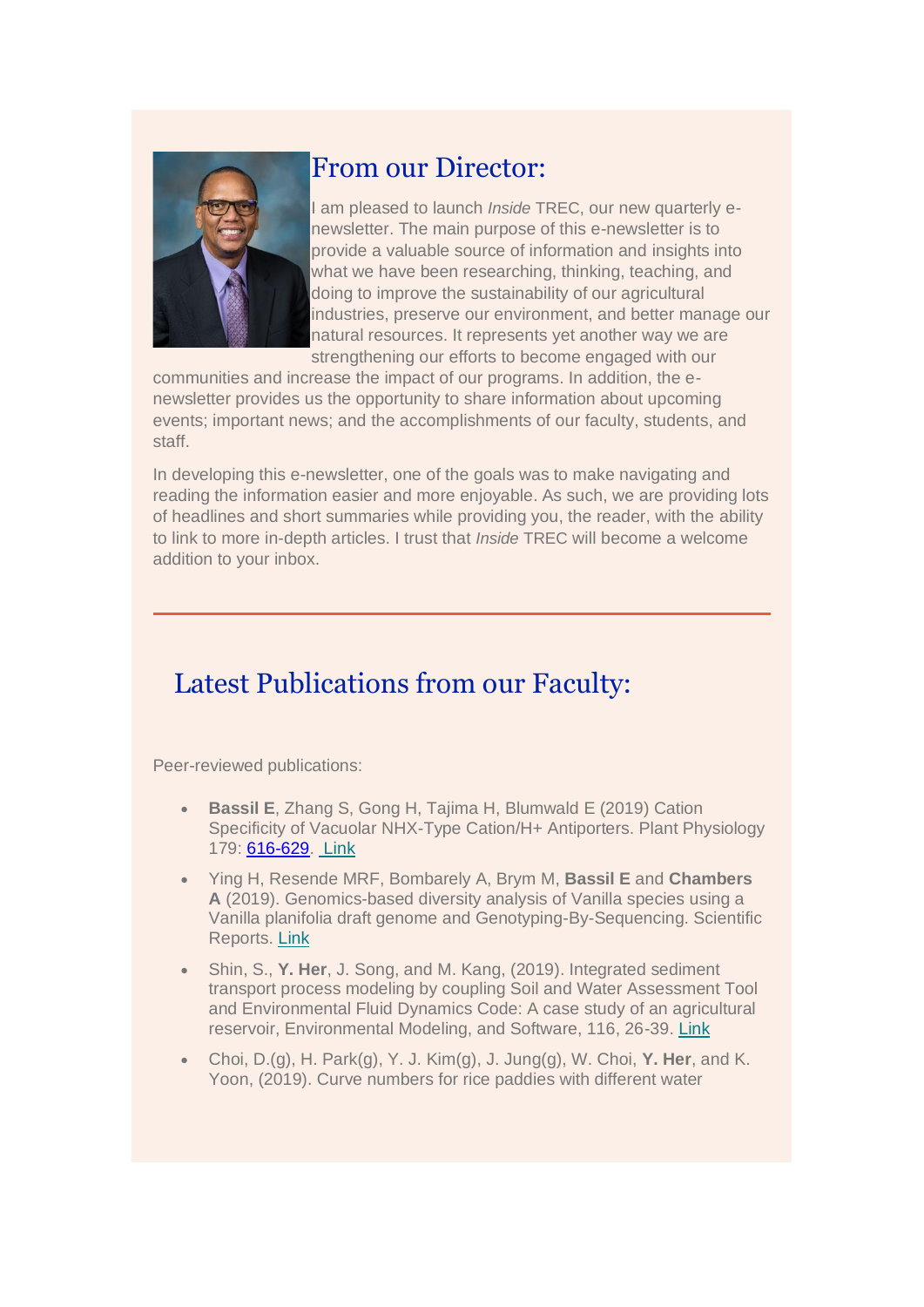management practices in Korea. Journal of Irrigation and Drainage Engineering, 145(5). [Link](https://urldefense.proofpoint.com/v2/url?u=https-3A__ascelibrary.org_doi_full_10.1061_-2528ASCE-2529IR.1943-2D4774.0001382&d=DwMFaQ&c=sJ6xIWYx-zLMB3EPkvcnVg&r=Q74cU8AdCBxFqyeVb-WjVw&m=4PPVZyoEgkigH-k4Nxe-JyzcJwd5o2Ov9JeEKzOy3DU&s=kmO2zEAIva7EYqMo-zH8Eb_OwmAVBiuE77LiN1IGnn8&e=)

- **Her, Y**., K. T. Morgan, and Q. Wang, (2019). An Excel-based computational template for irrigation scheduling using dual crop coefficients. Journal of Extension 57(1), 1TOT2. [Link](https://urldefense.proofpoint.com/v2/url?u=https-3A__joe.org_joe_2019february_tt2.php&d=DwMFaQ&c=sJ6xIWYx-zLMB3EPkvcnVg&r=Q74cU8AdCBxFqyeVb-WjVw&m=4PPVZyoEgkigH-k4Nxe-JyzcJwd5o2Ov9JeEKzOy3DU&s=Xg4K0MGZV8kpeedyJYLLb4mdgGrB6SVwxwQVF-FvDfA&e=)
- Jeong, J., K. Wagner, J. J. Flores, T. Cawthon, **Y. Her**, J. Osorio, and H. Yen, (2019). Linking watershed modeling and bacterial source tracking to better assess E. coli sources. Science of the Total Environment 648, [164-](tel:164-175) [175.](tel:164-175) [Link](https://urldefense.proofpoint.com/v2/url?u=https-3A__www.sciencedirect.com_science_article_pii_S0048969718330602-3Fvia-253Dihub&d=DwMFaQ&c=sJ6xIWYx-zLMB3EPkvcnVg&r=Q74cU8AdCBxFqyeVb-WjVw&m=4PPVZyoEgkigH-k4Nxe-JyzcJwd5o2Ov9JeEKzOy3DU&s=o53PMv7QJBvQr1GDLAE1du7n5OQRMrTxD0ZleYC0KdE&e=)
- **Her, Y**., and C. Heatwole, (2018). Identification of hydrologically sensitive areas considering watershed process dynamics. Transactions of ASABE 61(6), [1891-1906.](tel:1891-1906) [Link](https://urldefense.proofpoint.com/v2/url?u=https-3A__elibrary.asabe.org_abstract.asp-3Faid-3D49908-26t-3D3-26dabs-3DY-26redir-3D-26redirType-3D&d=DwMFaQ&c=sJ6xIWYx-zLMB3EPkvcnVg&r=Q74cU8AdCBxFqyeVb-WjVw&m=4PPVZyoEgkigH-k4Nxe-JyzcJwd5o2Ov9JeEKzOy3DU&s=qgEuIpkDlSCkXNvZjEYHSRg6YUtkI7kHTFLhPafFZsY&e=)
- Njung'e Vincent Michael, Pamela Moon, Yuqing Fu, and **Geoffrey Meru**. 2019. Genetic diversity among accessions of Cucurbita pepo resistant to Phytophthora crown rot. HortScience 54(1):17–22. 2019. [Link](https://urldefense.proofpoint.com/v2/url?u=https-3A__journals.ashs.org_hortsci_abstract_journals_hortsci_54_1_article-2Dp17.xml&d=DwMFaQ&c=sJ6xIWYx-zLMB3EPkvcnVg&r=Q74cU8AdCBxFqyeVb-WjVw&m=4PPVZyoEgkigH-k4Nxe-JyzcJwd5o2Ov9JeEKzOy3DU&s=qlo0bnrSfvQsicDC9g5t5bfAnxi8zXB91Louo4kQ56k&e=)
- Mohammad A. Razzak, **Dakshina R**. Seal, Philip Stansly, Oscar Liburd and Bruce Schaffer. Host preference and plastic mulches for managing melon thrips (Thysanoptera: Thripidae) on field-grown vegetable crops. Environmental Entomology 09 March 2019. [Link](https://urldefense.proofpoint.com/v2/url?u=https-3A__academic.oup.com_ee_advance-2Darticle_doi_10.1093_ee_nvz010_5372558&d=DwMFaQ&c=sJ6xIWYx-zLMB3EPkvcnVg&r=Q74cU8AdCBxFqyeVb-WjVw&m=4PPVZyoEgkigH-k4Nxe-JyzcJwd5o2Ov9JeEKzOy3DU&s=WMGCq2417lCw4fr7Srn8ZD1IKIfev2PmRoUCSek-am8&e=)
- **Smyth, A.R**., T. D. Loecke, T. Franz, A.J. Burgin. 2019. Using highfrequency soil oxygen sensors to predict greenhouse gas emissions from wetlands. Soil Biology and Biochemistry (128): [182-192.](tel:182-192) [Link](https://urldefense.proofpoint.com/v2/url?u=https-3A__www.sciencedirect.com_science_article_pii_S0038071718303742&d=DwMFaQ&c=sJ6xIWYx-zLMB3EPkvcnVg&r=Q74cU8AdCBxFqyeVb-WjVw&m=4PPVZyoEgkigH-k4Nxe-JyzcJwd5o2Ov9JeEKzOy3DU&s=rJzZoe3YseqfwUOtCBhsky4sJpkyeoRWsZ8OxkDLYz8&e=)
- Liu, Q., **S. Zhang**, Y. Huang g, and J. Jones. 2019. Evaluation of a small molecule compound 3-indolylacetonitrile for control of bacterial spot on tomato. Crop Protection 120: 7-12. [Link](https://urldefense.proofpoint.com/v2/url?u=https-3A__www.sciencedirect.com_science_article_pii_S0261219419300444&d=DwMFaQ&c=sJ6xIWYx-zLMB3EPkvcnVg&r=Q74cU8AdCBxFqyeVb-WjVw&m=4PPVZyoEgkigH-k4Nxe-JyzcJwd5o2Ov9JeEKzOy3DU&s=za93RoBFQ_h5D2FLnhXg6bIOKnH1agh3AWn6R0-pxCg&e=)

Book Chapters:

• Vendrame, W. 2018. Cryopreservation. In: Orchid propagation: From Laboratories to Greenhouses. Chapter 15-1 (pp. [283-302\)](tel:283-302). Yeung, E.C.T. and Lee, Y-I. (eds.), Springer Protocols Handbooks, Humana Press, Switzerland. 524 pp. [Link](https://urldefense.proofpoint.com/v2/url?u=https-3A__www.springer.com_gp_book_9781493977703&d=DwMFaQ&c=sJ6xIWYx-zLMB3EPkvcnVg&r=Q74cU8AdCBxFqyeVb-WjVw&m=4PPVZyoEgkigH-k4Nxe-JyzcJwd5o2Ov9JeEKzOy3DU&s=6lCGKOno9bUBd-vW10VJZ8kAk8aCuS1TPdXLCpUoOFs&e=)

#### Other Publications:

Edis publications:

• Geoffrey Meru and Yuqing Fu, ["Yield and Horticultural Performance of](https://edis.ifas.ufl.edu/hs1323%C2%A0)  [Naked-Seed Pumpkin in South Florida"](https://edis.ifas.ufl.edu/hs1323%C2%A0)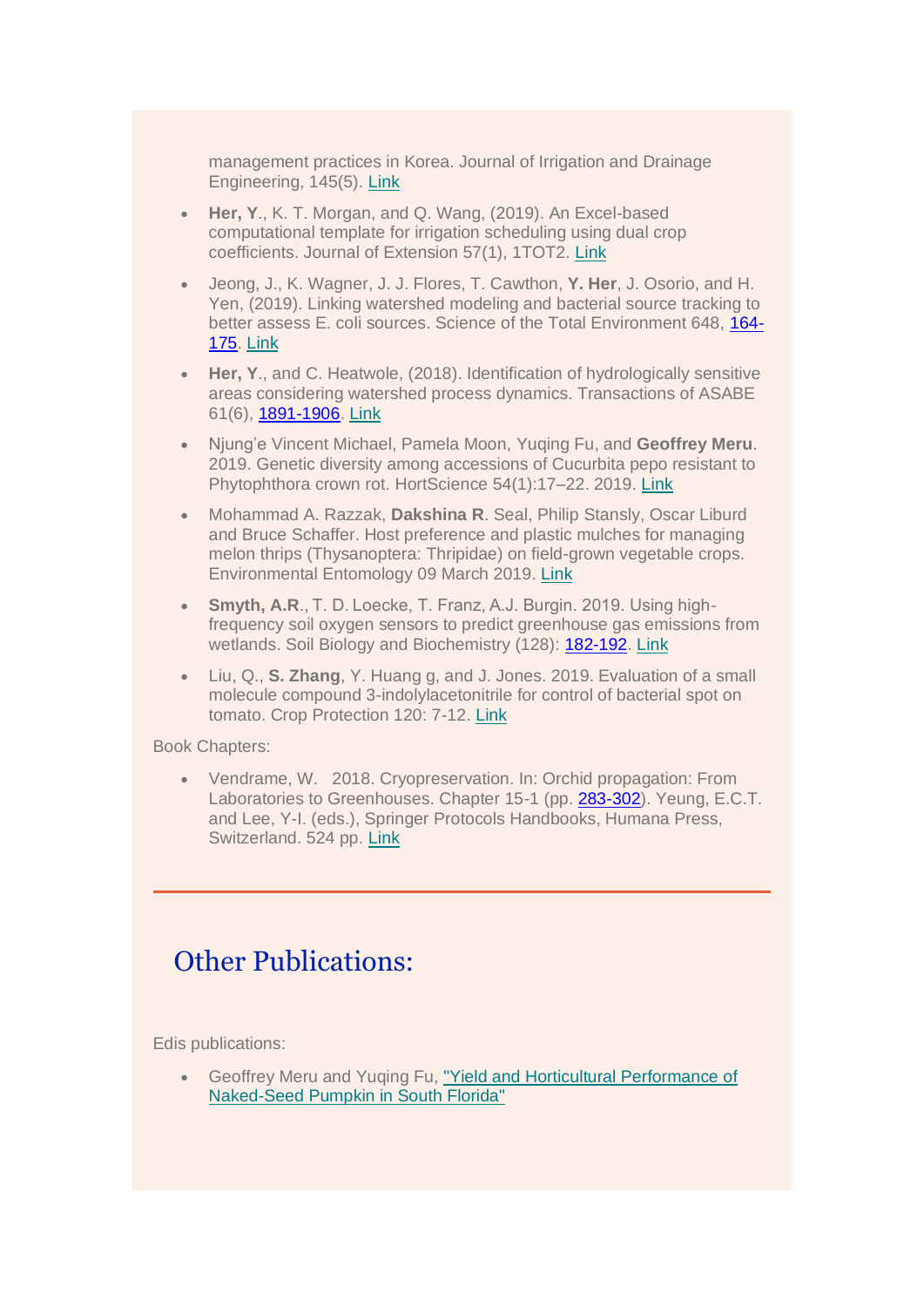- Fredy H. Ballen, Edward A. Evans, Aditya Singh, and Jonathan H. Crane, ["Sample Profitability and Cost Estimates of Producing Longan](http://edis.ifas.ufl.edu/fe1049)  (*[Dimocarpus longanLour.](http://edis.ifas.ufl.edu/fe1049)*) in South Florida"
- Alan H. Chambers, ["Alpine Strawberry as a Potential Niche Crop for](http://edis.ifas.ufl.edu/hs1326) [Florida Growers and Homeowners"](http://edis.ifas.ufl.edu/hs1326)

UF/IFAS Blog Publications:

- [UF Scientists Sequence Vanilla](http://blogs.ifas.ufl.edu/news/2019/03/05/uf-scientists-sequence-vanilla-genome-could-support-domestic-industry/) [Genome,](http://blogs.ifas.ufl.edu/news/2019/03/05/uf-scientists-sequence-vanilla-genome-could-support-domestic-industry/) [Could Support Domestic](http://blogs.ifas.ufl.edu/news/2019/03/05/uf-scientists-sequence-vanilla-genome-could-support-domestic-industry/)  [Industry.](http://blogs.ifas.ufl.edu/news/2019/03/05/uf-scientists-sequence-vanilla-genome-could-support-domestic-industry/)
- [UF/IFAS Researchers Find Aromatic Strawberry Variety Grows in South](http://blogs.ifas.ufl.edu/news/2019/02/20/uf-ifas-researchers-find-aromatic-strawberry-variety-grows-in-south-florida/)  [Florida](http://blogs.ifas.ufl.edu/news/2019/02/20/uf-ifas-researchers-find-aromatic-strawberry-variety-grows-in-south-florida/)

#### TREC in the News:

**Drs. Chambers'** and **Bassil's** research on vanilla:

- [https://www.morningagclips.com](https://www.morningagclips.com/)
- **Dr. Chambers'** research on strawberries:
	- [https://www.morningagclips.com](https://www.morningagclips.com/)

**Dr. Brym's** research work on Industrial Hemp:

- [http://vscnews.com](https://urldefense.proofpoint.com/v2/url?u=http-3A__vscnews.com_uf-2Dprogram-2Dprobing-2Dhemp-2Dproduction_&d=DwMFaQ&c=sJ6xIWYx-zLMB3EPkvcnVg&r=Q74cU8AdCBxFqyeVb-WjVw&m=4PPVZyoEgkigH-k4Nxe-JyzcJwd5o2Ov9JeEKzOy3DU&s=bl2PaenJEfzlFpu1XxvCmv1K8HzqFvBqc-X5z3365XM&e=)
- [http://southeastagnet.com](https://urldefense.proofpoint.com/v2/url?u=http-3A__southeastagnet.com_2019_02_06_industrial-2Dhemp-2Duf-2Difas-2Dag-2Dpolicy-2Dconference&d=DwMFaQ&c=sJ6xIWYx-zLMB3EPkvcnVg&r=Q74cU8AdCBxFqyeVb-WjVw&m=4PPVZyoEgkigH-k4Nxe-JyzcJwd5o2Ov9JeEKzOy3DU&s=VoPqGQrQ7BTpC3GqQwdcYwEPxMOyoiWcEs0xFkflnZo&e=)

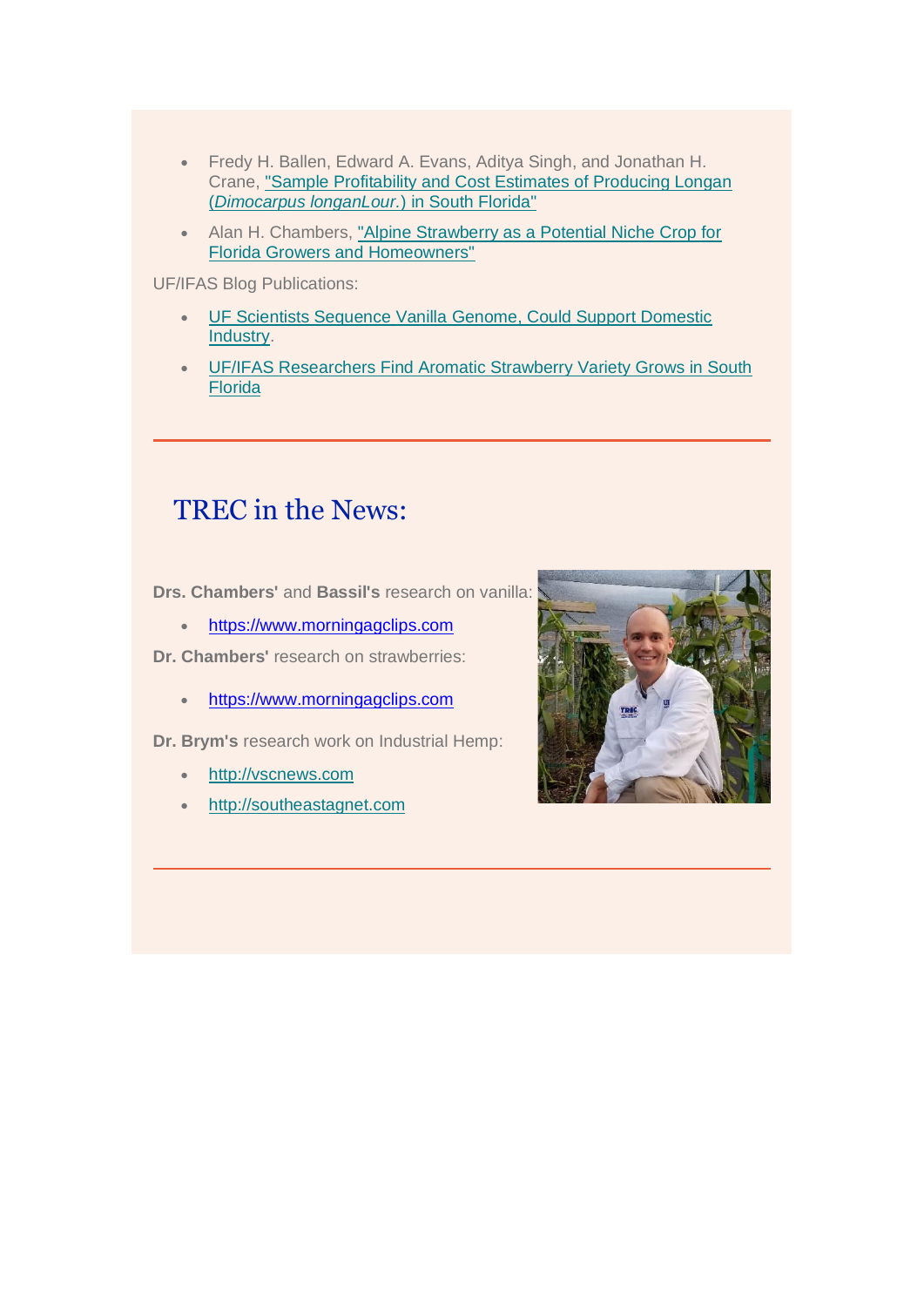

# Teaching:

Dr. Wagner Vendrame is teaching this spring semester two online courses on orchid biology and culture:

- ORH4280 Orchidology [\(undergraduate\)](https://trec.ifas.ufl.edu/teaching/orchidology-undergraduate-orh4280/)
- ORH5282 [Orchid Biology and Culture \(graduate\)](https://trec.ifas.ufl.edu/teaching/orchid-biology-and-culture-graduate-orh5282/)

#### Successful Events:

- **TREC faculty retreat**, December 3-7th, 2018 took place in the UF Coral Gables Office
- Dr. Dakshina Seal presented "Evaluation of traps for corn silk fly (Diptera: Ulidiidae) adult population monitoring in Florida sweet corn" and "Management of fall armyworm using biorational insecticides" at the **93rd Annual Meeting of the Southeastern Branch of ESA**. March 3-6, 2019, Mobile, Alabama.
- Dr. Ashley Smyth presented her work on oyster aquaculture at the **Northeast Aquaculture Conference and Expo** on January 9-11, 2019
- Dr. Ashley Smyth was part of a panel discussing coastal resiliency at the **North Carolina Clean Technology Summit** on Feb 28, 2019.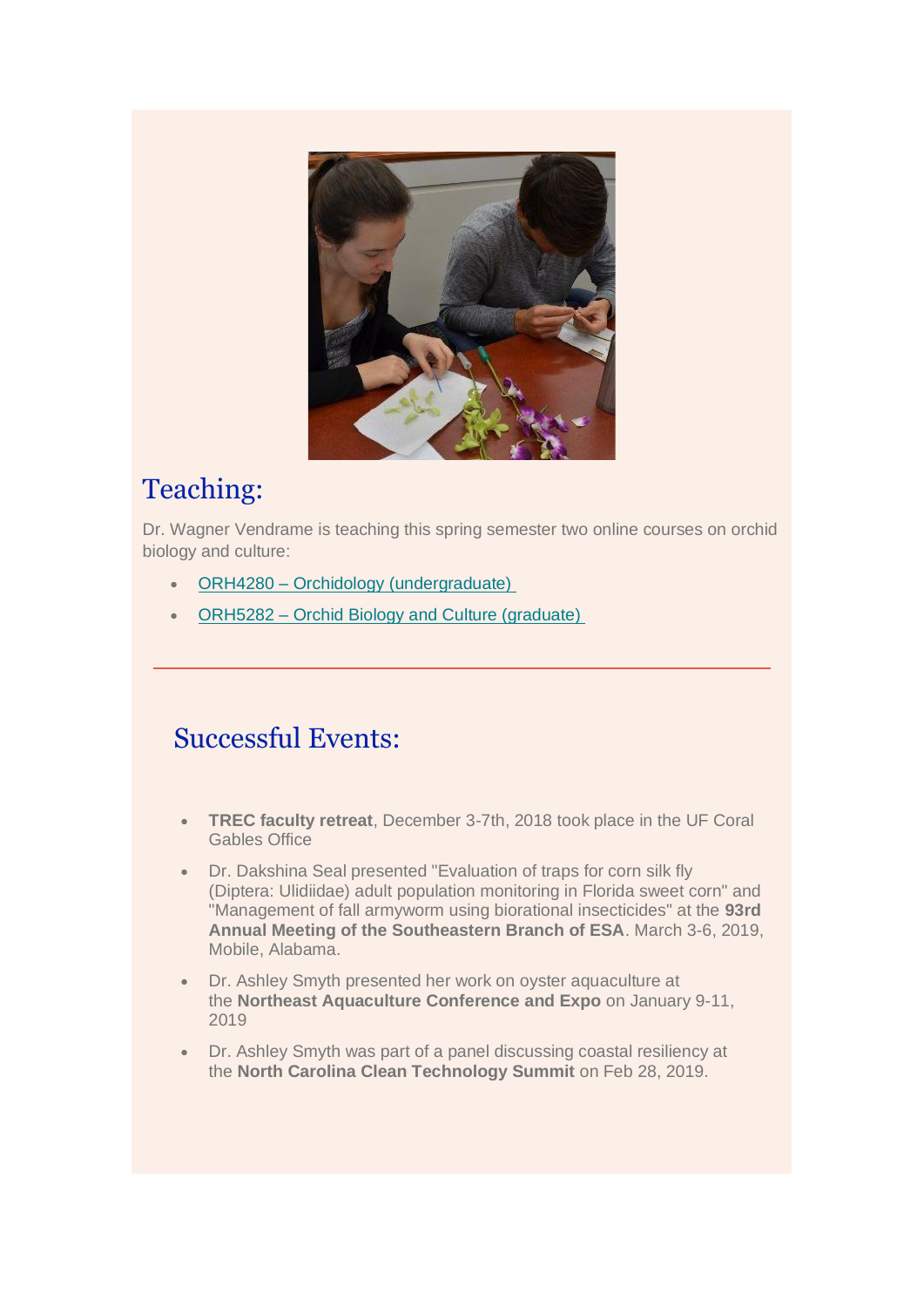• The **[56th Annual Agricultural Farm Tour and](http://blogs.ifas.ufl.edu/trec/2019/02/27/uf-trec-recognitions-at-the-56th-annual-ag-tour-and-luncheon/) Luncheon** was celebrated on February 22nd, 2019. Emeritus Professor and former TREC's Center Director Dr. Waldemar Klassen was honored.

#### Faculty and Staff Awards:

- **Dr. Wagner Vendrame** received one of the 2018 University of Florida Term Professorship Awards. These three-year professorships are given to recognize and reward faculty achievements.
- **Dr. Daniel Carrillo** received the Entomological Society of America Southeastern Branch Award for Excellence in Integrated Pest Management at the recent 93rd annual meeting Southeastern Branch of the Entomological Society of America held in Mobile, Alabama. This award recognizes and encourages outstanding contributions to integrated pest management in North America and U.S. possessions.
- **Drs. Elias Bassil and Alan Chambers** were among the recipients of the 2019 UF/IFAS International Travel Awards. They were selected from a competitive field consisting of 40 applicants. Dr. Bassil will be heading to Wageningen and Dr. Chambers to Madagascar.

## Students and Alumni News:

- **Ms. Satbyeol Shin**, Dr. Her's Ph.D. Student, is the recipient of the 2018 **Everglades Foundation for Everglades Scholarship**. Her overall research project is titled "Evaluating Climate Change Impacts on Water Quantity and Quality in the Upstream Everglades System using Spatially Integrated Modeling Approach." In particular, she and her major advisor proposed to quantify water and nutrient loading to Lake Okeechobee using two different watershed models (WAM and SWAT) and assess climate change impacts on the loadings.
- At the **ABE Poster Symposium**, **Ms. Satbyeol Shin**, Dr. Her's Ph.D Student, received 2nd place award for her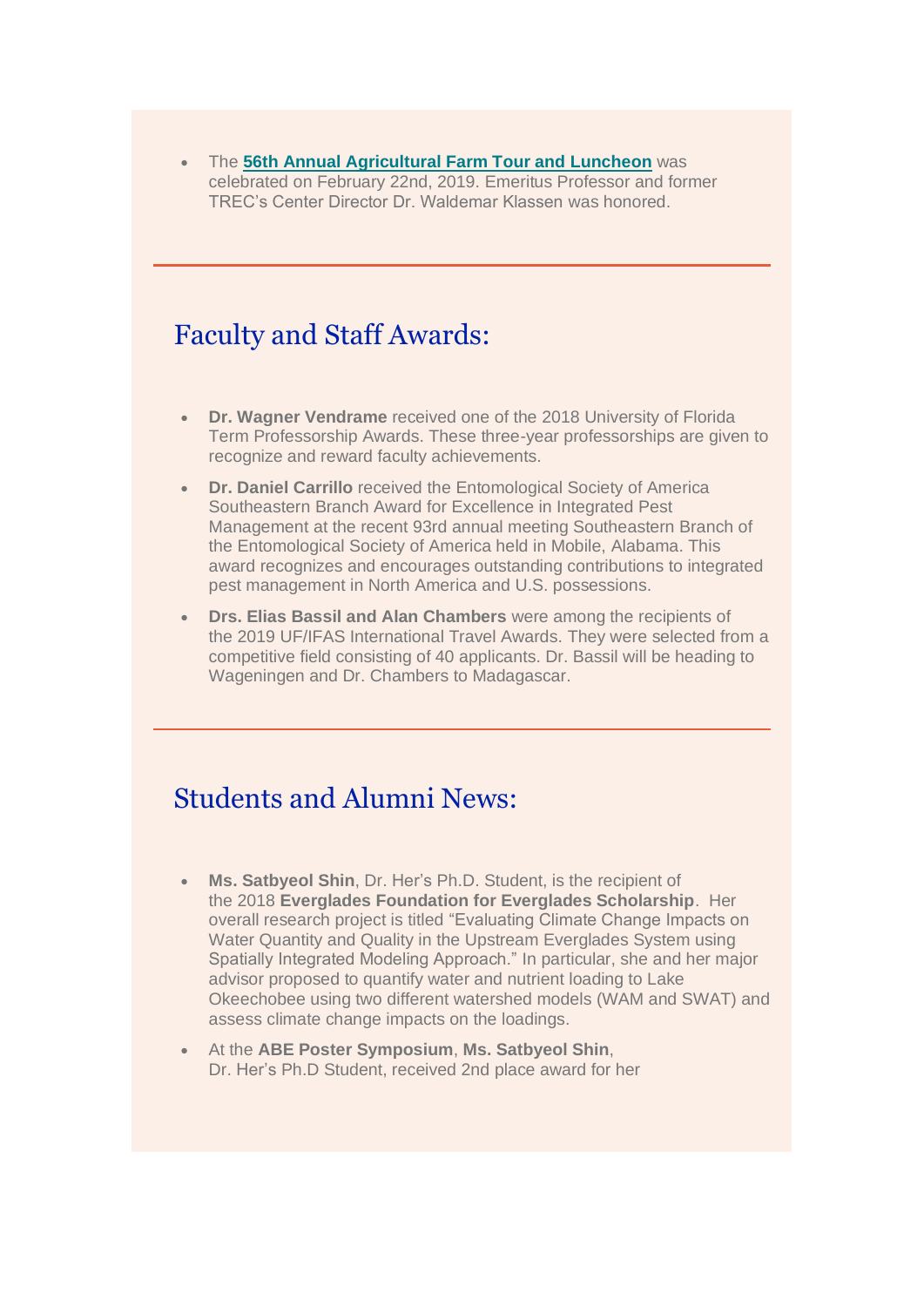research: Watershed loading model coupled with receiving waterbody model for integrated sediment transport modeling



**[56th Annual Agricultural Farm Tour and Luncheon](http://blogs.ifas.ufl.edu/trec/2019/02/27/uf-trec-recognitions-at-the-56th-annual-ag-tour-and-luncheon/)**was celebrated on February 22nd. Several TREC graduate students were recipients of scholarships. In the picture Dr. Evans and the awardees, Rafia Khan, Sarah Brewer, Lynhe Demesyeux, Vincent Michael

#### Outreach and Extension Activities:

- On February 11th, the Tropical Fruit Growers of South Florida held a Tropical Fruit Growers Forum at the Miami-Dade County Extension Services, where **Dr. Jonathan Crane**, Tropical Fruit Specialist spoke about Understanding Lychee Flowering
- On February 20th **Dr. Ashley Smyth** held the Stuff and Shuck event at TREC. Participants in the Florida Master Naturalists Coastal Restoration Course prepared 1300 lbs. of oyster shell from local restaurants for living shoreline projects. This amount of shell protects 160ft of shoreline and can provide a maximum of \$4,438 of ecosystem services in 2-14 years.
- February 26th **Dr. Zachary Brym** participated in the 4th Annual Florida Agricultural Policy Outlook that took place at the GCREC in Balm. His presentation: Industrial hemp and medical marijuana: the next big crops?
- On February 27th a New Growers Workshop Series was presented at the Miami-Dade County Extension Office, where **Dr. Jonathan Crane**, Tropical Fruit Specialist, and Jeff Wasielewski, Commercial Tropical Fruit Extension Agent, spoke about Mango and Sugar Apple. Attendees of the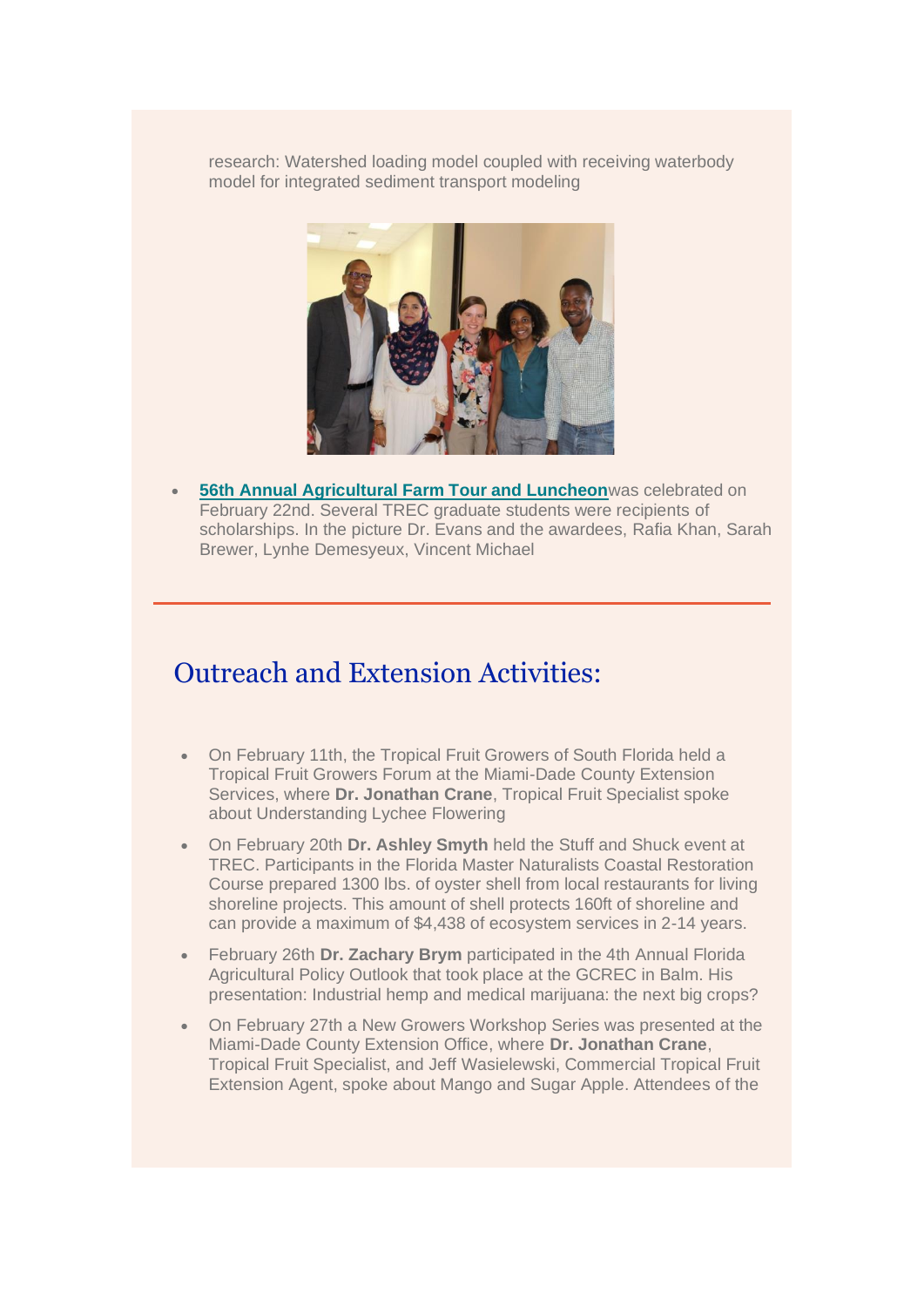workshop also did a field trip visit to TREC's Mango and Sugar Apple collection.



- On March 15th Miami-Dade College InterAmerican Campus students visited TREC and met with different faculty members to learn about following a career path in science.
- On March 19th **Dr. Jonathan Crane** and Jeff Wasielewski as part of their new grower workshop series spoke about Growing Longan and Lychees in south Florida.
- **Dr. Dakshina Seal** was invited by Corteva Agriscience and Palm Beach Co. Extension to present a talk on the management of pepper weevil (attendance 30 commercial growers).
- **Dr. Daksina Seal** Cooperated with Mr. Gene McAvoy, Regional Vegetable Extension Agent by providing information on biology, management of various vegetable insect pests to publish South Florida Vegetable Pest and Disease Hotline [SFLVEG-L@LISTS.IFAS.UFL.EDU.](mailto:SFLVEG-L@LISTS.IFAS.UFL.EDU)
- **Dr. Wagner Vendrame** as a STEM-MIA Scholar and collaborator to the NSF STEM-MIA project for Academically Talented STEM Student Scholarships was invited to participate in the Speed Networking Session at the Miami-Dade College InterAmerican Campus to meet students and talk about internship opportunities.

#### Grants Received:

• **Dr. Romina Gazis** in collaboration with **Dr. Bruce Shaffer** were funded by the USDA-Forest Service, Forest Health Protection, Special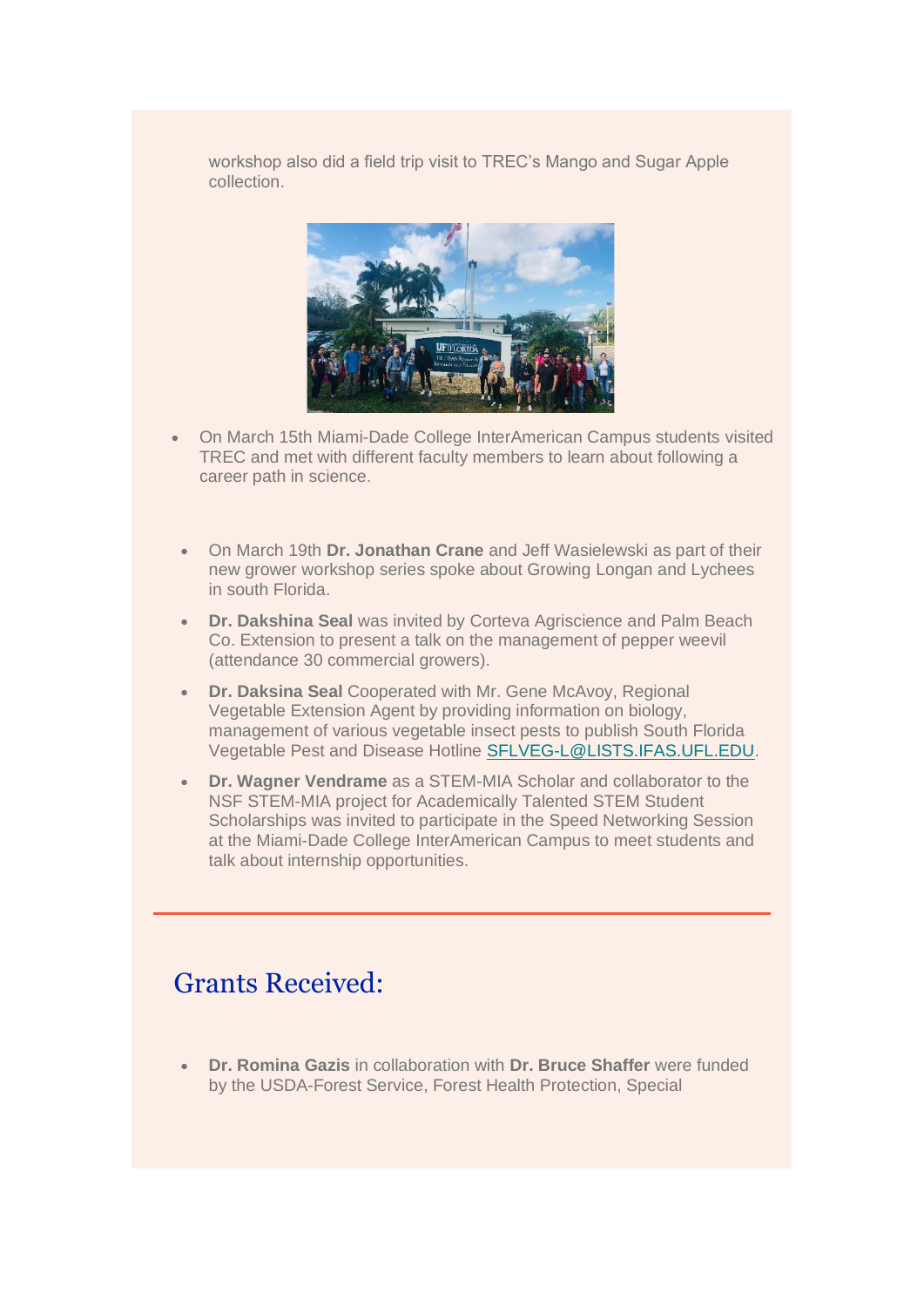Technology Development Program. "Fighting the Spread of Laurel Wilt by Increasing the Speed and Diagnostic Resolution of Raffaelea lauricola".

- **Dr. Geoffrey Meru** was awarded a grant from FDACS for his proposal "Managing emerging threat by three whitefly-transmitted viruses (CuLCrV, CYSDV, and SqVYV) in commercial vegetable production".
- **Dr. Shouan Zhang** and other members of his team were awarded an NSF grant for their innovative path-breaking proposal to further develop "smart" whole-cell biosensors (WCBs). These sensors can detect nutrients essential to soil well-being, including copper, zinc, sulfate, and phosphate and can also signal the presence of harmful chemicals. Specifically, Early-Concept Grants for Exploratory Research (EAGER) grant will help the researchers meet the project's three main objectives: engineer the spores to monitor the chemical characteristics of soil; establish and monitor the soil's microbial fingerprint; and validate their use in variable, simulated field conditions.

#### Upcoming Events:

- Dr. Ashley Smyth will be collecting oyster shells at the **Deering Estate Seafood Fest** on March 31. Volunteer to man a bin and get free admissions to the festival.
- The **Eyes on Grasses**, a citizen science seagrass and algae monitoring program in Charlotte Harbor lead by Sea Grant Agent Betty Staugler, kicks off this April.
- One Night in the Tropics kick-off event to recognize sponsors & UF [Alumni](https://urldefense.proofpoint.com/v2/url?u=https-3A__www.eventbrite.com_e_one-2Dnight-2Din-2Dthe-2Dtropics-2Dkick-2Doff-2Devent-2Dto-2Drecognize-2Dsponsors-2Duf-2Dalumni-2Dtickets-2D59175861595-3Faff-3Deivtefrnd&d=DwMFaQ&c=sJ6xIWYx-zLMB3EPkvcnVg&r=Q74cU8AdCBxFqyeVb-WjVw&m=4PPVZyoEgkigH-k4Nxe-JyzcJwd5o2Ov9JeEKzOy3DU&s=Vl7OtkP3l_lofbS51TopRVSm9OWK-5FUBodDfHkSkqQ&e=) will take place in May 2nd at UF Coral Gables
- Dr. Young Gu Her will be a speaker, at **GEER 2019** meeting that will take place in Coral Springs from April 22-25 to give an oral presentation entitled "Evaluating the Performance of Climate Models for Reproducing Rainfall in Florida." Link to the meeting website: [https://conference.ifas.ufl.edu/geer2019/.](https://conference.ifas.ufl.edu/geer2019/)
- Dr. Her is traveling to Vietnam and South Korea in late March to attend a conference in Hanoi, meet with **APEC Climate Center** scientists, and give a seminar at **Seoul Nation University.**
- On July 16th **TREC** will host the **7th Annual South Florida Graduate Research Symposium**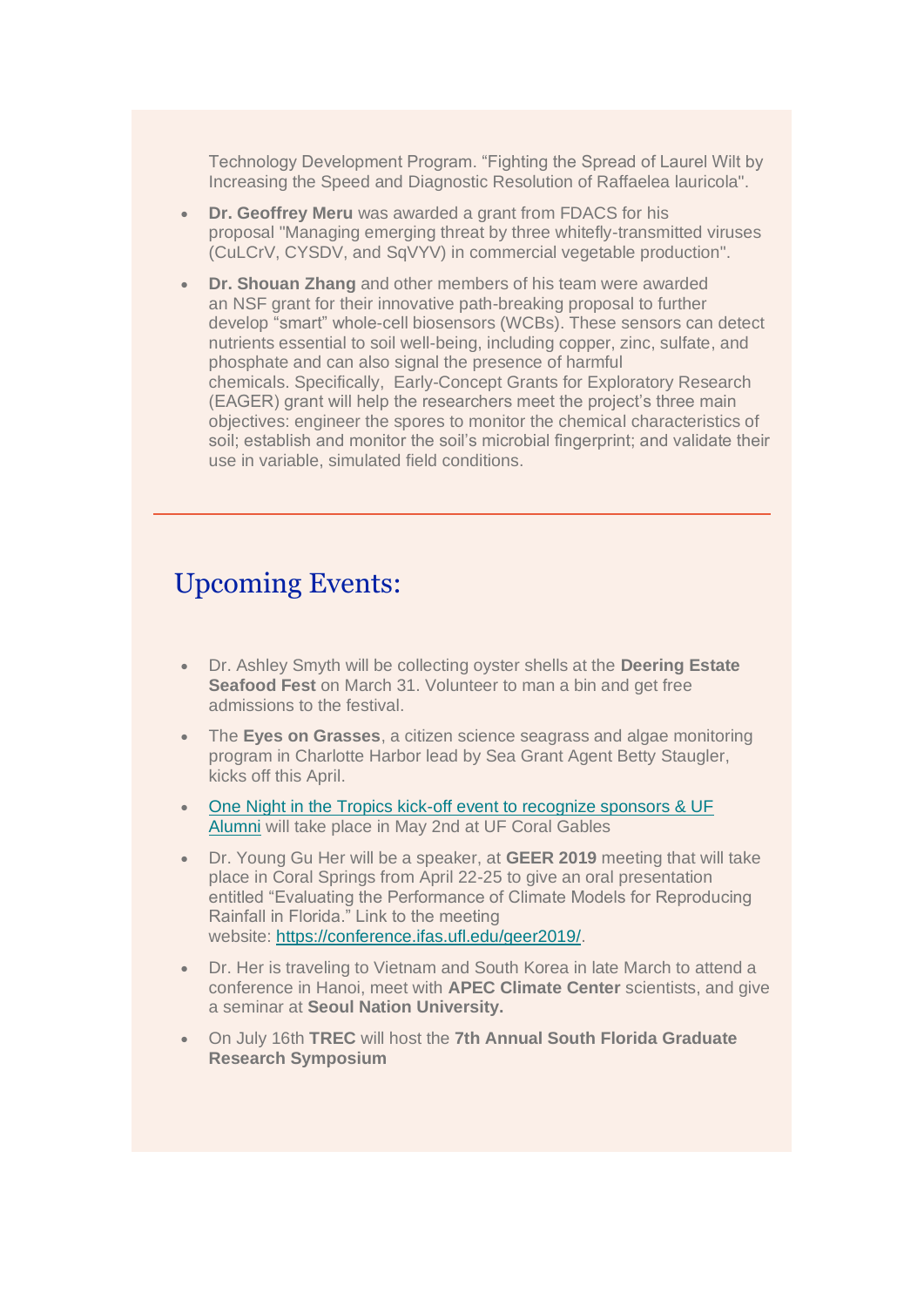- Stay tuned about our **2019 One Night in the Tropics Event** this coming **October**
- This year we will be celebrating our **90th anniversary**. Information to follow

#### Next Spring Seminars:

• Apr 11: Elizabeth Kelly, PhD Student, University of Miami, "*Cyanobacteria and Enterococci in the Lake Okeechobee, St. Lucie, and Loxahatchee Watersheds"*

Apr 25: Dr. Yirgalem Assegid, South Florida Water Management District, *"Groundwater modelling and the inclusion of wetland package for the lower west coast of south Florida"*

May 2: Dr. Rafael Munoz-Carpena, UF - Agricultural & Biological Engineering, "*TBD*"

May 23: Shannon Lynch, PhD candidate, Department of Plant Pathology, University of California Davis, "*TBD: avocado research in California"*